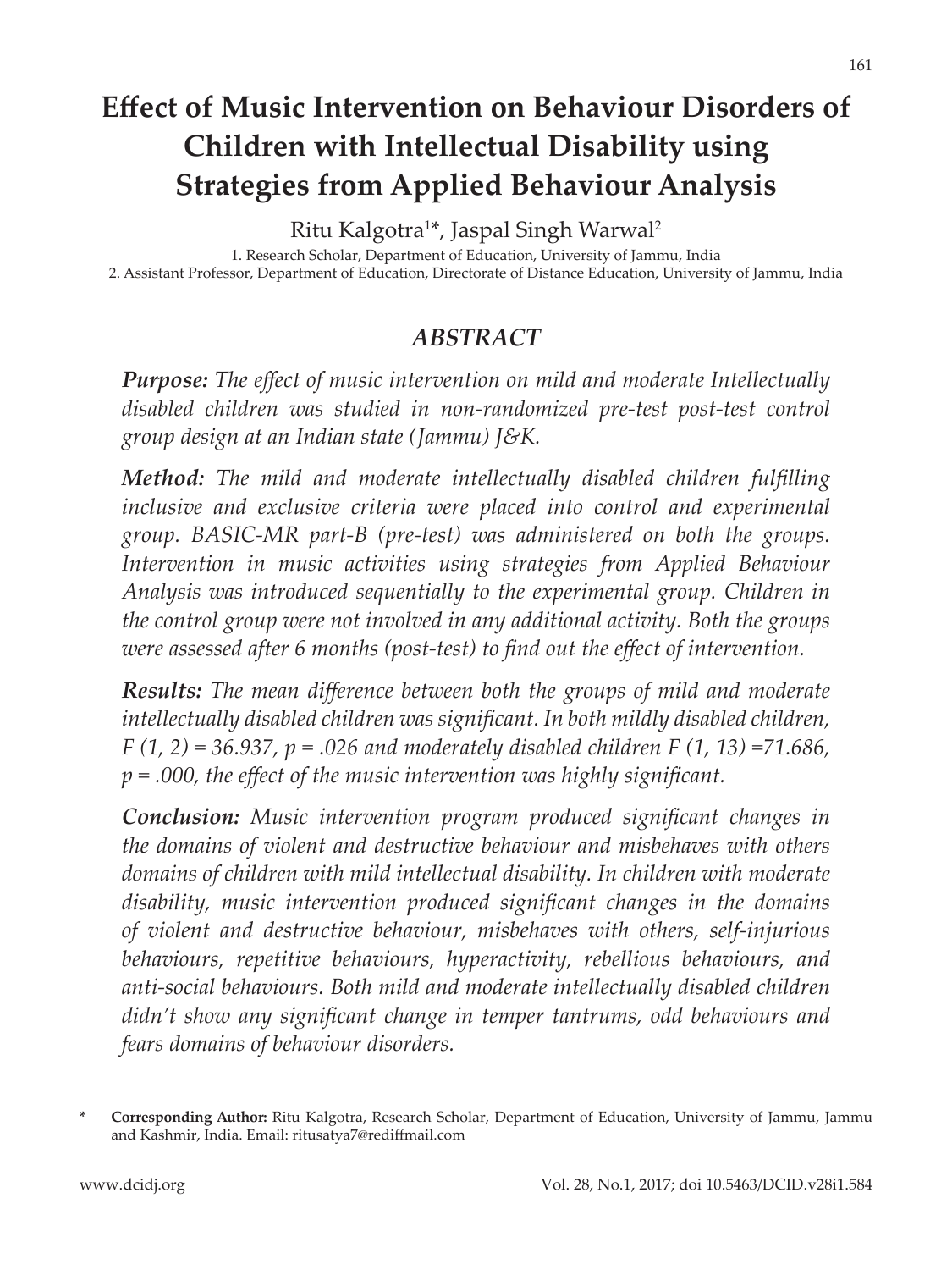*Keywords: Applied Behaviour Analysis, Intellectual disability, Hyperactivity, Rebellious behaviours, Intervention.*

# **INTRODUCTION**

Music has been used for centuries as a therapeutic tool and for religious and other ceremonies too (Schmidt-Peters, 2000; Wigram et al, 2002). Active music therapy is effective on motor, affective and behavioural functions (Pacchetti et al, 2000). According to the National Coalition of Creative Arts Therapies Association (2010), dance/movement and music are forms of expressive and creative interventions that have been found to be effective in improving behaviour as well as selfexpression. Music, if purposefully used, has been found effective in modulating mood change, modifying and managing behaviour (Jackson, 2003; Adamek and Darrow, 2005; Rickson, 2006).

Intellectual disability is a disorder with onset during the developmental period that includes both intellectual and adaptive functioning deficits in conceptual, social, and practical domains (DSM-American Psychiatric Association (2013)). Landrek et al (2005) revealed that music therapy is a dynamic process through which children with intellectual disability interact with their environment and peers. American Music Therapy Association (2006) states that the repetition of songs enables intellectually challenged children to identify numbers, colours and objects, develop cognitive, behavioural, physical, emotional and social skills, and enhance communication. American Music Therapy Association (2006) also argues that involvement in music stimulates attention and encourages participation in educational settings. Music helps individuals who have behavioural-emotional disorders and children with communication problems, as well as attention, motivation and behavioural problems. Music therapy has been extensively used in the past four decades as a treatment for children with disabilities (Wigram et al, 2002; Nordoff and Robbins, 2007). Children with Down syndrome seem specifically responsive to music and show potential to be part of a musicmaking group (Wigramet al, 2002). In the presence of music, the cortisol level ceases to increase after a stressor (Khalfa et al, 2003). Music therapy, taught by a trained music therapist, helps children to understand the function of reciprocal communication and to learn to respond to other people (Eschen, 2002).

Behaviour problems tend to be more prevalent in individuals with intellectual disability than in the general population. It is difficult to diagnose and treat behaviour or psychological conditions as the intellectual disability becomes more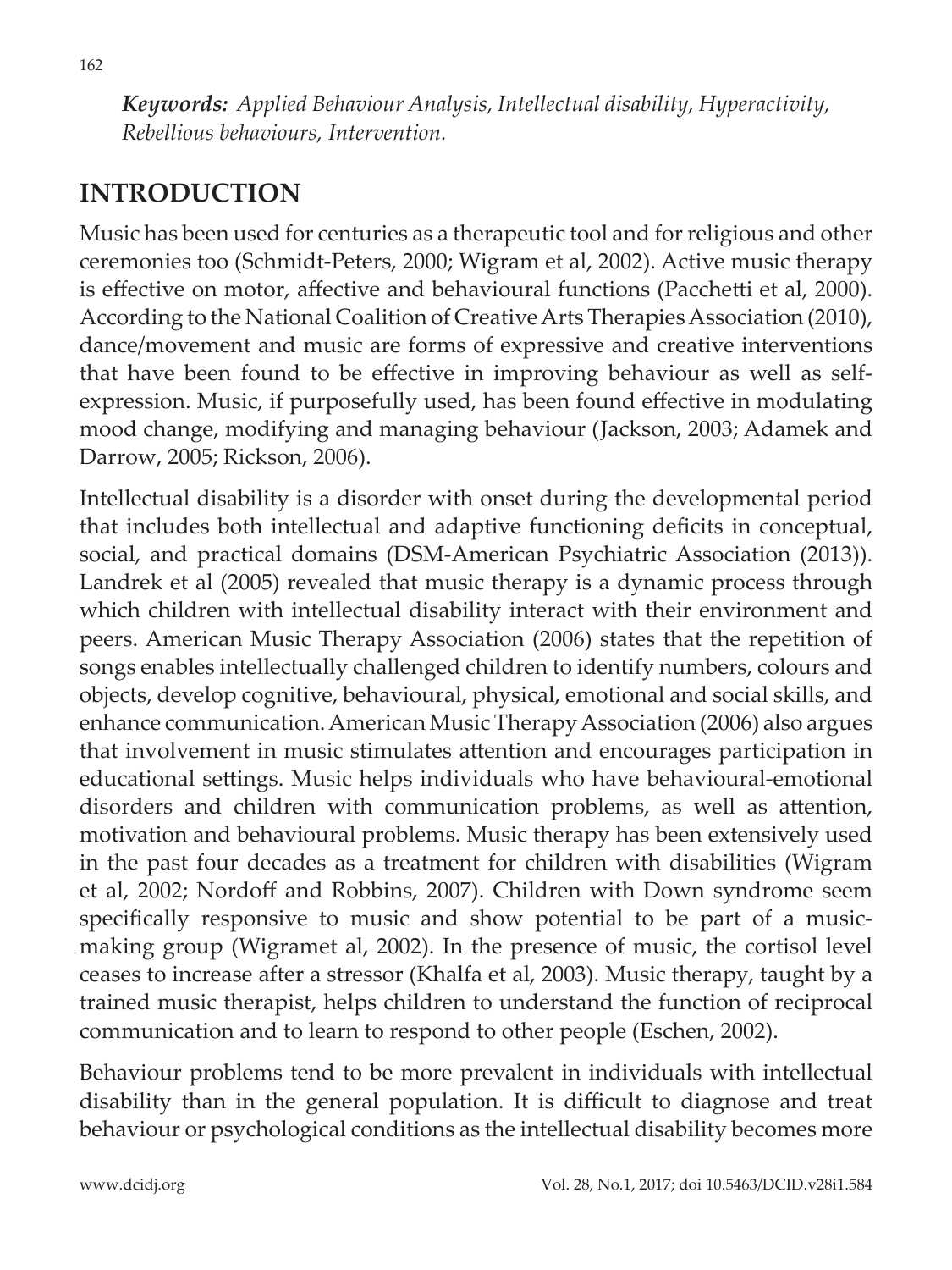severe. Dykens (2000) suggested that adolescents and children with intellectual disabilities have a significantly greater risk of psychiatric disorders as compared to their peers without intellectual disability. Comparatively speaking, the incidence of behavioural disorders is 5 - 7 times more among people with intellectual disabilities (Dykens and Hodapp, 2001; Emerson, 2003; Bouras et al, 2004). Reiss (1994) noted that persons with intellectual disabilities are at higher risk of developing a mental illness than those with average intelligence. Stambough (1996) found music to be beneficial for students with intellectual disabilities. Music therapy is provided for children with early emotional damage, children with ADHD, and children who suffer from intellectual disability, brain damage, global developmental delay, or specific learning disorders, behaviour, communication, social, or attention problems not previously diagnosed (Wigram et al, 2002). The World Federation of Music Therapy indicated that music in a controlled music therapy session could include singing, instrument playing, listening, moving and creating new music (Birkenshaw, 1994; Schmidt-Peters, 2000; Wigram et al, 2002). Sound that includes pitch, volume and tone colour, is an integral part of music therapy sessions (Samson et al, 2002; Samson, 2003). Interactive children's songs, children's music from various cultures, and multisensory percussion instruments were also used during music therapy intervention (Farnan, 2007). In music therapy intervention, people with developmental disabilities were assisted and supported to experiment and improvise with different instruments and equipment, and were also encouraged to listen to music (Farnan, 2007).

#### **Objectives**

The present research aimed to study the effect of music intervention on behaviour disorders of children with mild and moderate intellectual disability using strategies from Applied Behaviour Analysis.

### **Hypotheses**

There is no significant difference in the adjusted mean scores of behaviour disorders of experimental and control group subjects (children with mild and moderate intellectual disability) by considering pre-behaviour disorders as covariate.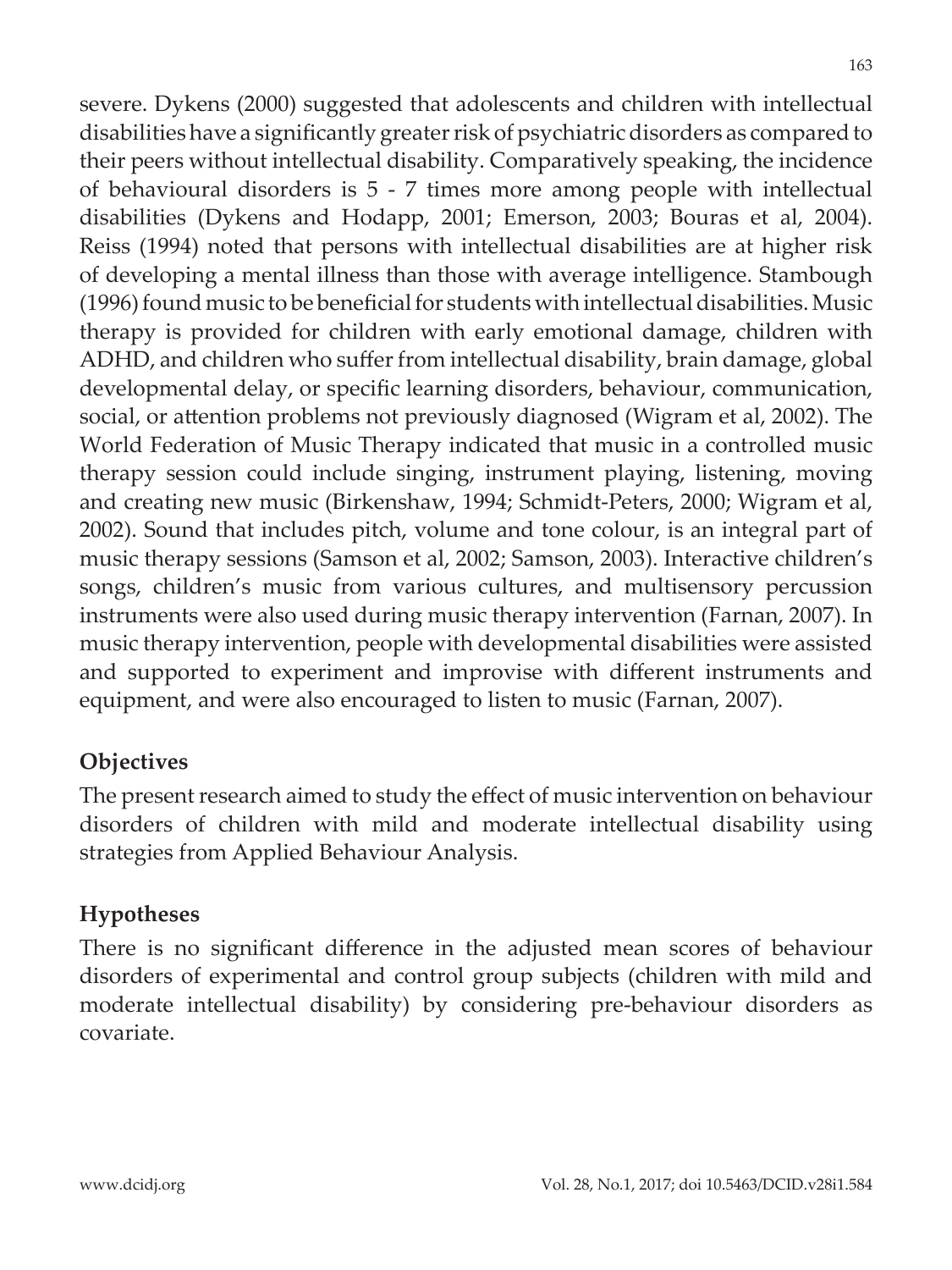# **METHOD**

### **Study Setting**

The researcher selected 5 special schools in Jammu district of Jammu & Kashmir state, India, with a total population of children with mild intellectual disability ( $N=45$ , male=30, female =15), children with moderate intellectual disability ( $N=$ 58, male =36, female= 22), and children with severe intellectual disability (N= 26, male= 17, female= 09). Permission to conduct research was granted by the heads of the respective institutions. The Principals selected two teachers/instructors with work experience of 5 years and more, who could systematically implement the music intervention as planned.

#### **Sample Size**

To begin with, there were 26 children, but only 21 completed the intervention as 3 children were unable to continue due to health problems and 2 left the school. The final study sample consisted of 21 children with mild and moderate intellectual disability. Of these, 5 were children with mild intellectual disability and 16 were children with moderate intellectual disability. The children were placed in a control group (mild male  $n = 3$ , moderate male  $n = 05$ , moderate female  $n = 02$ ) and an experimental group (mild female  $n = 02$ , moderate male  $n = 07$ , moderate female  $n = 02$ ). The classification of children by their age and Intelligence Quotient is given in Table 1.

Consent forms were signed by the legal guardians after they were explained the study procedure in detail. Children were allowed to voluntarily withdraw from the trial without giving any reason. A unique number was assigned to every trial and was kept in locked cabinets with the researcher.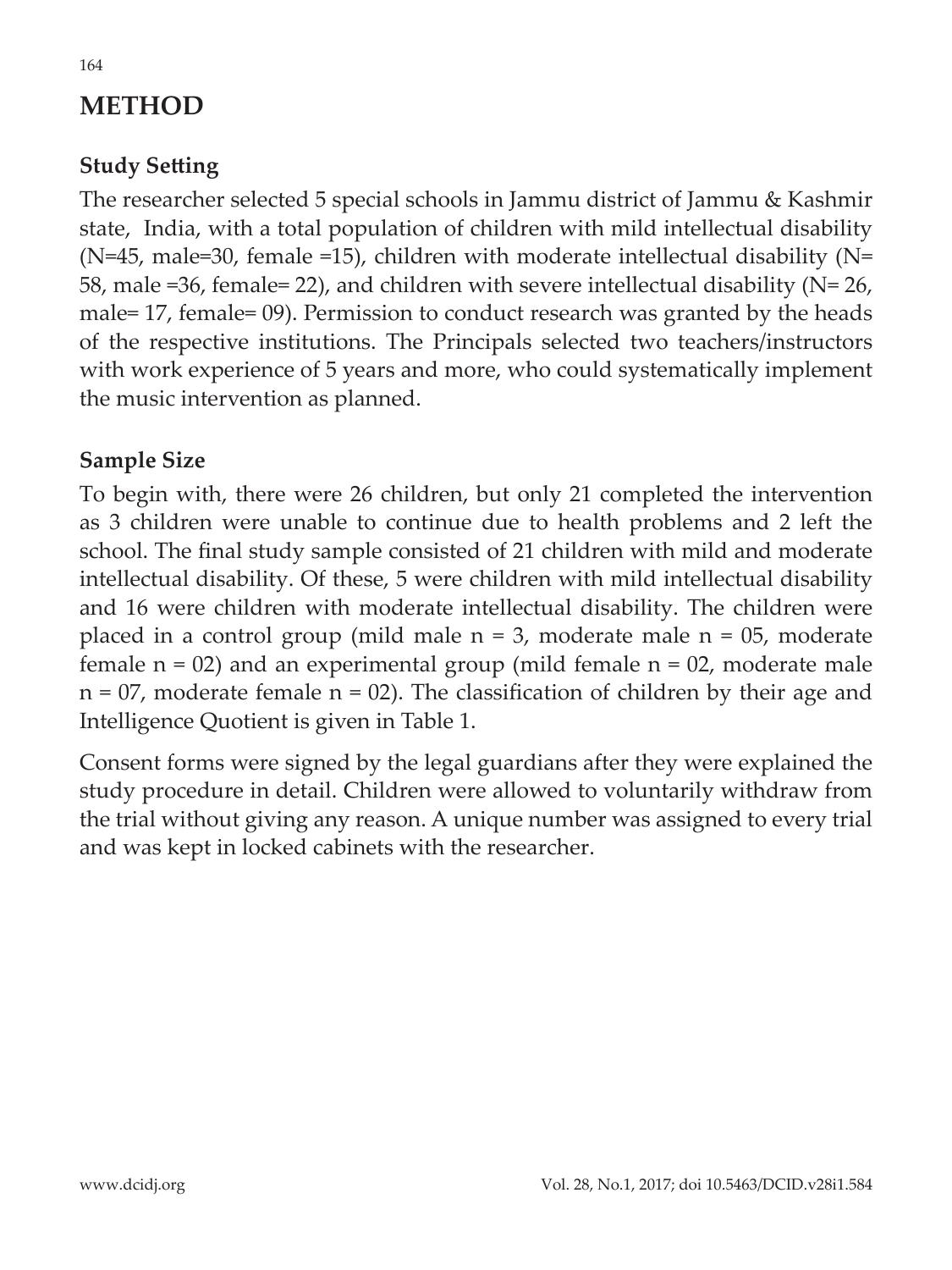| Type of<br><b>Disability</b> | Group        | Classification | N  | Min   | Max   | Mean   | <b>SD</b> |
|------------------------------|--------------|----------------|----|-------|-------|--------|-----------|
| Mild                         | Control      | Age (Yrs)      | 03 | 9.41  | 16.91 | 12.106 | 4.170     |
|                              |              | I.Q.           | 03 | 54.54 | 63.72 | 60.116 | 4.897     |
|                              | Experimental | Age (Yrs)      | 02 | 13.16 | 13.16 | 13.160 | .000      |
|                              |              | I.Q.           | 02 | 56.99 | 64.58 | 60.785 | .366      |
| Moderate                     | Control      | Age $(Yrs)$    | 07 | 13.00 | 16.00 | 14.600 | 1.199     |
|                              |              | I.Q.           | 07 | 37.50 | 45.66 | 41.478 | 3.301     |
|                              | Experimental | Age $(Yrs)$    | 09 | 6.0   | 14.00 | 9.813  | 3.054     |
|                              |              | I.Q.           | 09 | 35.71 | 36.19 | 45.293 | .759      |

**Table 1: Classification of Children with Mild and Moderate Intellectual Disability by Age and Intelligence Quotient**

In the control group, 70.0% of the sample represented the urban area while 30.0% represented the rural area. In the experimental group, 100% of the sample represented the urban area. So, a total of 85% of the sample belonged to the urban area and 15% of the sample belonged to the rural area.

## **Sampling**

Non-randomised sampling procedure was followed by applying inclusion and exclusion criteria to the selected children.

Inclusion criteria:

- 1. Children of both sexes, between 6 17 years of age.
- 2. Children with mild and moderate intellectual disability as identified by an I.Q. test.
- 3. Children who could follow instructions and perform activities during intervention.
- 4. Children attending the Special schools 5 days per week, for 5 hours a day.

Exclusion criteria:

- 1. Children with severe and profound intellectual disability due to their poor response in following intervention procedures.
- 2. Children who were on anti-depressant or sedative medication.
- 3. Children who had severe behaviour disorders or destructive behaviour, judged as being at risk by teachers or care staff.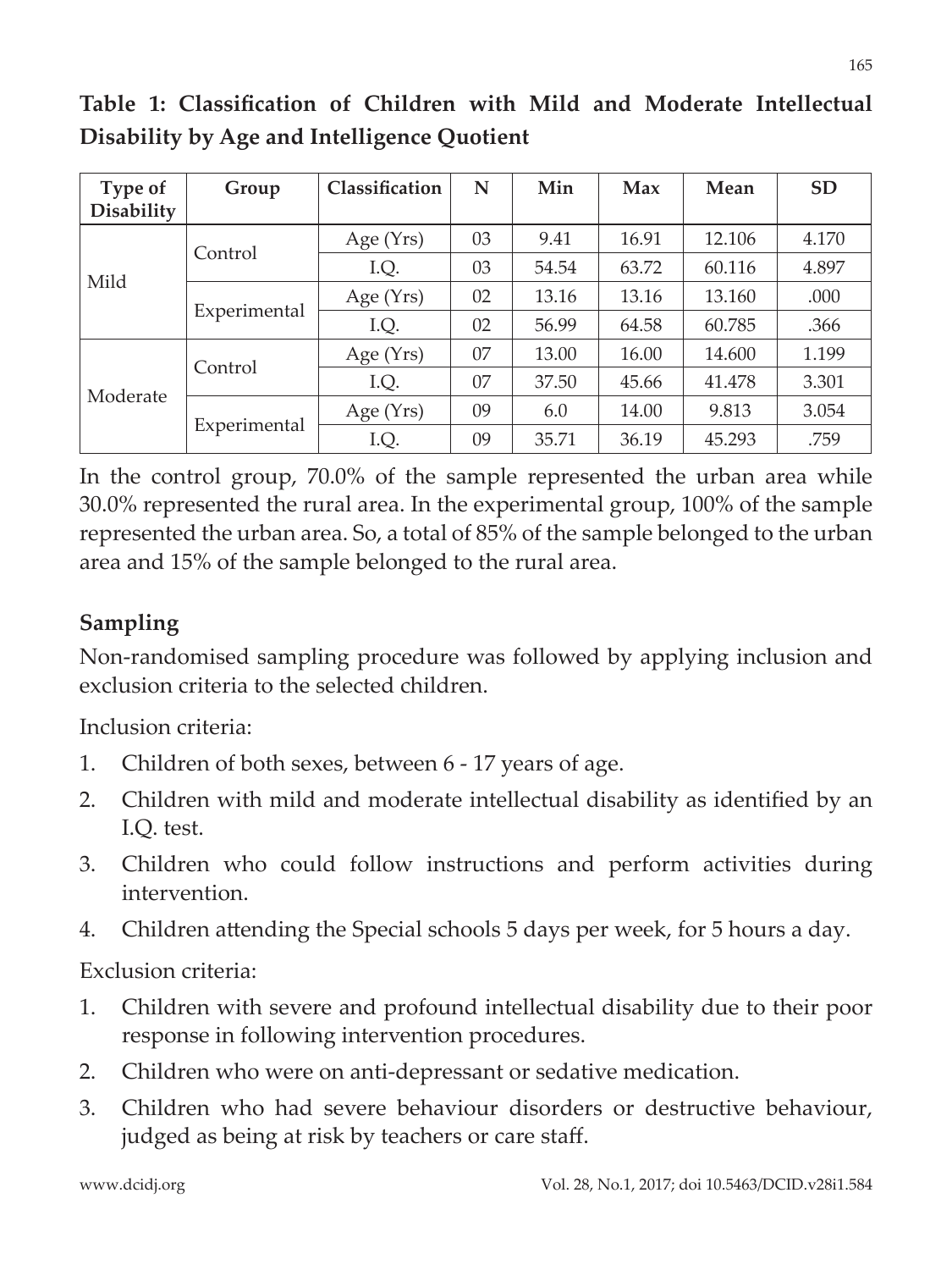## **Study Tools**

- 1. Seguin Form Board Test (Goel and Bhargava, 1990) was used to assess intelligence quotient through visual discrimination, matching, speed, accuracy, eye-hand coordination and visual-motor skills. It consists of 10 geometrical shaped wooden blocks and a large form board with recessed corresponding shapes. The children were asked to match wooden blocks on the form board and place them on it. Test-retest was done after an interval of 20 days so as to check reliability of the scale where r (25) = 0.81.
- 2. Behavioural Assessment Scale For Indian Children-MR (Part-B) (Peshawaria and Venkatesan, 1992) was used to assess current level of problem behaviour in the child. It consists of 75 items grouped under 10 domains as violent behaviour, temper tantrums, misbehaves with others, self-injurious behaviour, repetitive behaviour, odd behaviour, hyperactive behaviour, rebellious behaviour, antisocial behaviour, and fears. The number of items in each domain varies. Each item was scored on three levels of severity of problem behaviour, i.e., score '0' for never, '1' for occasionally, '2' for frequently. Test-retest reliability coefficient was r (12) = .69 , after time interval of 30 days. Construct validity was found at pre-test post-test level which was statistically significant (p=<.001).
- 3. Socio Economic Status Scale (Meenakshi, 1985) was used to assess socioeconomic status of children, under 4 areas such as finance, property, education and social status. It is a point scale, with points ranging between 3 and 10 depending upon the component of the variable under assessment. For testing reliability, test-retest was done where  $r(35) = .81$ ,  $p < .01$ , with time interval of 30 days.

### **Study Design**

Non-randomised pre-test post-test control group design was used in a quasiexperimental research with experimental and control groups. The study sample was assigned to an experimental group and a control group by matching groups on the basis of their chronological age and intelligence.

### **Data Collection**

Seguin Form Board Intelligence test was administered individually to all the children at 5 special schools to find their I.Q. The procedure adopted was in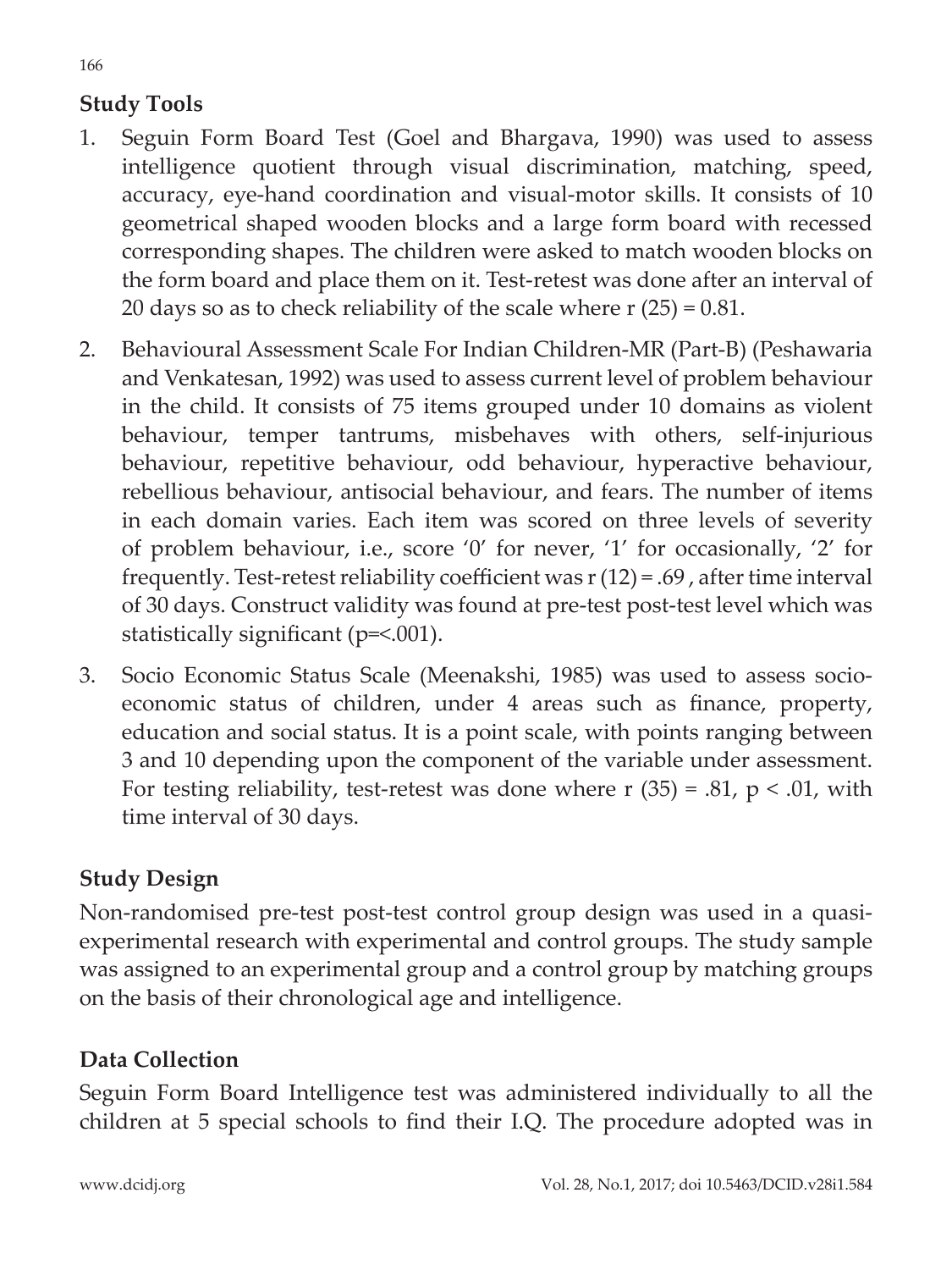compliance with the directions and guidelines of the SFB test manual. On the basis of I.Q. scores, children were categorised into mild, moderate and severe intellectual disability as per the International Classification of Diseases-10 criteria (WHO, 1992). Children fulfilling inclusive and exclusive criteria were placed into control group and an experimental group. Data on Socio-economic status scale were collected from the parents/ guardians of selected children during the parent teacher meeting. BASIC-MR (part-B) was administered to both the groups as pretest. Intervention was introduced sequentially to the experimental group in the 2 selected schools of Jammu city, where cooperation to implement the intervention was sought. The children in the other 3 schools were taken as the control group. Children in the control group continued with their everyday activities and were not involved in any additional activity. Assessment after 6 months (post-test) was done on completion of the music intervention programme with both the control group and experimental group, to find out the effect. Each child was tested individually by the researcher during the pre-test and post-test.

#### **Music Intervention Programme**

#### **Teaching Strategies**

The present research focussed on interventions using methods and teaching strategies derived from Applied Behaviour Analysis, such as Verbal instructions, Modelling of the desired skill, Prompting (clueing, physical prompt, verbal prompts), Task Analysis (breaking tasks down into smaller, teachable steps), Shaping (approximations of the desired behaviour were reinforced until the target behaviour was achieved) and Feedback which was specifically positive in nature, praising the student's efforts and rewarding desired behaviour.

#### **Time Schedule**

All the experimental conditions were carried out for 60 minutes during school hours, 5 days a week for 24 weeks. During the 60-minute sessions, the time was divided for each activity such as the first 10 minutes for greeting the children with songs, 15 minutes for vocalising or singing songs, 25 minutes for playing the musical instrument (drum), and the last 10 minutes for a final song.

#### **Programme**

Music intervention was carefully designed and implemented in such a way that every child was allowed a chance for individual expression during the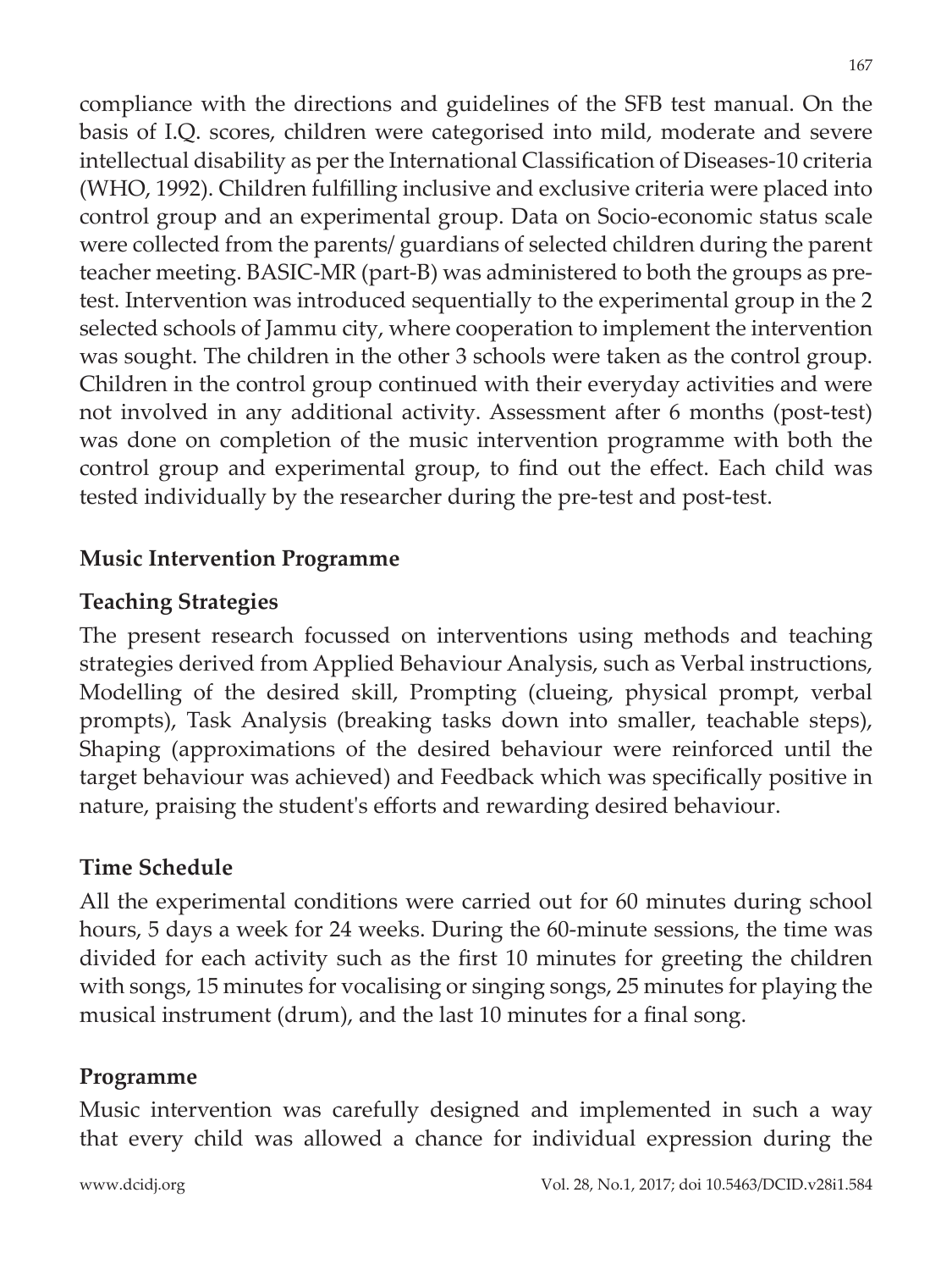intervention. A range of activities adopted sequentially during the music sessions were:

- 1. Greeting song which included rhymes and soft music at the start of session.
- 2. Instructor encouraged every child to vocalise or sing songs individually and also in a group. The instructor divided songs into separate parts that necessitated the participation of each child to successfully bring the song to completion.
- 3. Instructor then directed every child to play the drum. Drum beating was taught sequentially through teaching strategies derived from Applied Behaviour Analysis. For children with intellectual disabilities, this can be a powerful tool to help release anger by beating the drum and still feel safe enough to express his/her feelings. Instrumental dialogue can develop through drumming or the use of other instruments (Wigram and De Backer, 1999; Wilmot, 2004).
- 4. A final song to close the session, which included rhymes or songs for children. Instructors maintained a daily log of all the activities and also recorded the reason if activities were not performed.

## **Data Management and Analysis**

Statistical analysis of the data obtained with the BASIC-MR (part-B) was performed using Statistical Package for Social Sciences (version 16.0 for Windows). Descriptive and inferential statistics were used to analyse and describe the data pertaining to behaviour disorders of children with mild and moderate intellectual disability. Correlation coefficient was used to determine the relationships between pre-test and post-test scores. Means, standard deviation values and ANCOVA were also used to analyse the data.

# **RESULTS**

The scores on the Socio Economic Status scale were  $N = 20$ ,  $M = 58.45$ , SD = 22.76. Of the total sample, 3.8%of the children belonged to above-average socio-economic status, 38.5% belonged to average socio-economic status, 23.1% belonged to below-average socio-economic status and 34.6% of the children belonged to poor socio-economic status. No child belonged to the high socio-economic group. The correlation between the pre-test and post-test scores of the control group and the experimental group of children with mild and moderate intellectual disability

168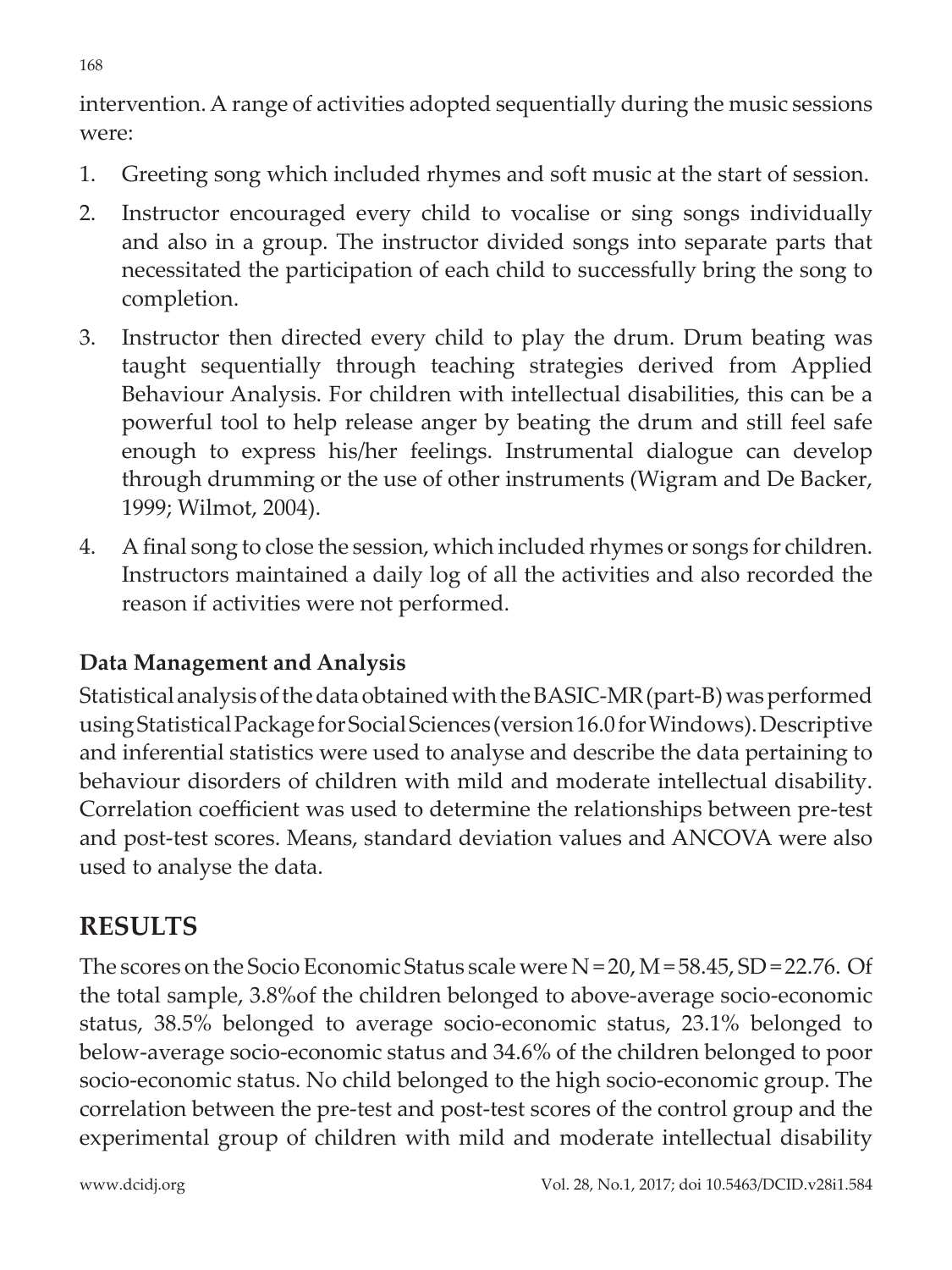was highly significant. The comparison of mean pre-test and post-test scores of different domains of the control and experimental groups are represented in Figures 1 and 2.

**Figure 1: Comparison between pre-test and post-test scores of Control and Experimental group of Children with Mild Intellectual Disability on Behavioural Assessment Scale For Indian Children-Mental Retardation part-B (Behaviour Disorders)**



**Figure 2: Comparison between pre-test and post-test scores of Control and Experimental group of Children with Moderate Intellectual Disability on Behavioural Assessment Scale For Indian Children-Mental Retardation part-B (Behaviour Disorders)**

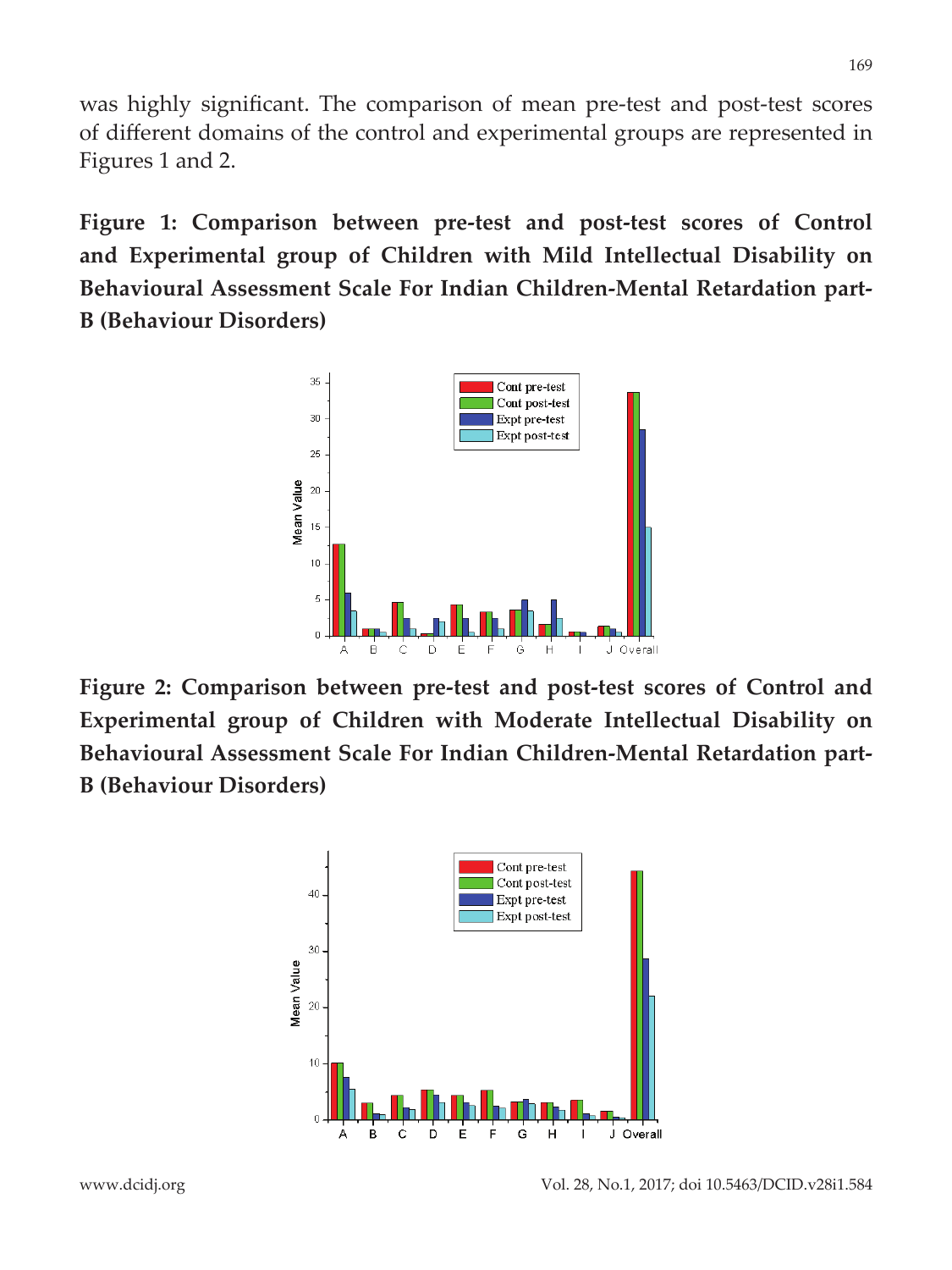On comparing the results of mean values of both mild and moderate intellectual disability, it was found that the children with mild intellectual disability had lower post-test scores (mean) in the experimental group as compared to children with moderate intellectual disability in all the domains of behaviour disorders.

# **Table 3: Results of Analysis of Covariance in Control group and Experimental group of Children with Mild and Moderate Intellectual Disability (Univariate Tests)**

| Type of<br><b>Disability</b> |          | Sum of<br><b>Squares</b> | df | Mean<br>Square | F        | p    |
|------------------------------|----------|--------------------------|----|----------------|----------|------|
| Mild                         | Contrast | 223.759                  |    | 223.759        | 36.937*  | .026 |
|                              | Error    | 12.116                   |    | 6.058          |          |      |
| Moderate                     | Contrast | 159.934                  |    | 159.934        | 71.686** | .000 |
|                              | Error    | 29.003                   | 13 | 2.231          |          |      |

 $*$  P < .05,  $*$  $*$ P < .01



## **Figure 3: Graphical representation of Estimated Marginal Mean of post-test of Mild and Moderate Intellectual Disabled children**

www.dcidj.org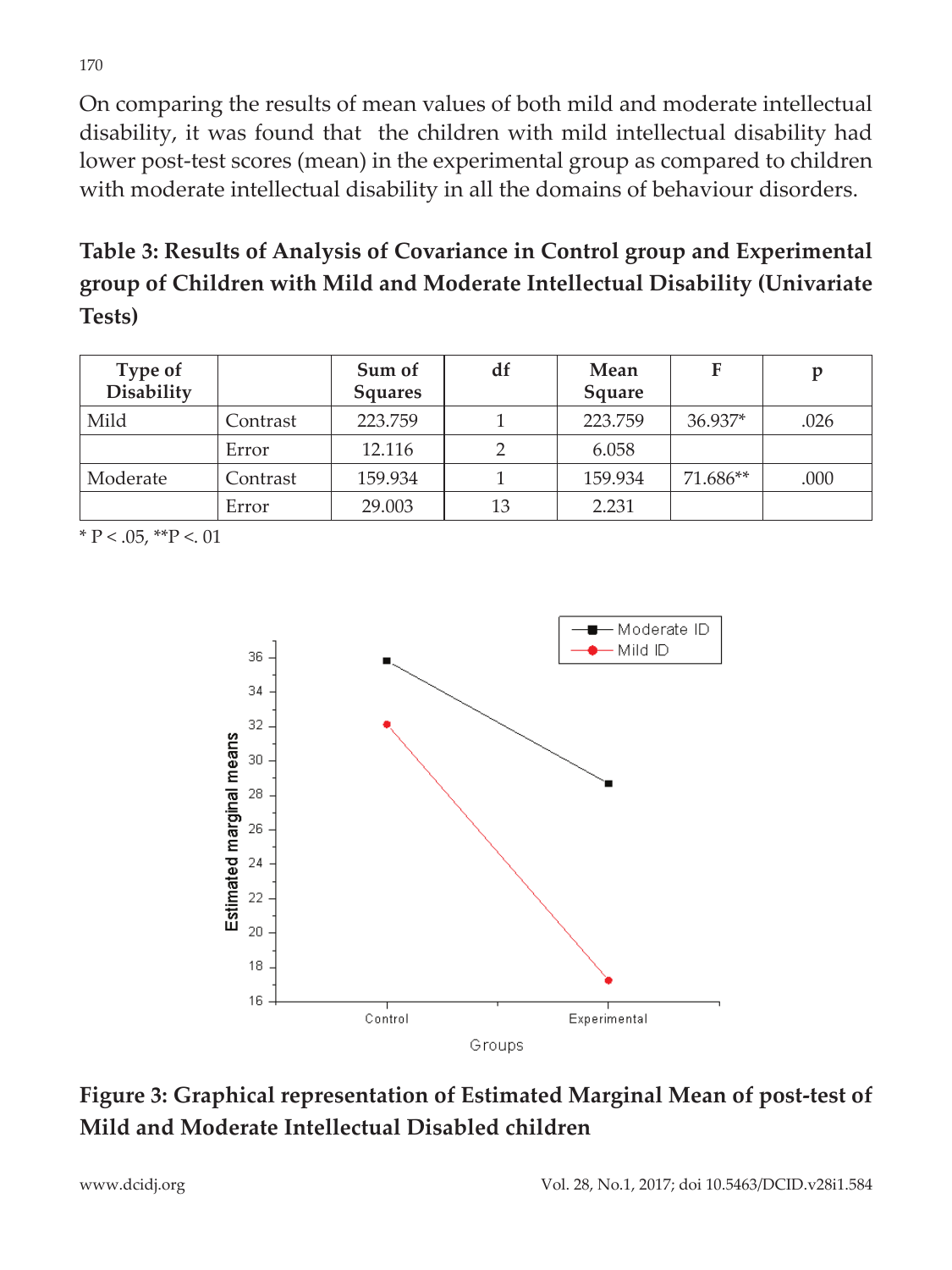Results of Analysis of Covariance (ANCOVA) of children with mild intellectual disability in table 3 indicated that adjusted F  $(1, 2) = 36.937$ ,  $p = .026$ , which is significant at .05 level. It indicated that adjusted mean scores of behaviour disorders of the experimental and control groups differ significantly by considering pre-behaviour disorders as covariate. Thus, the null hypothesis that "There is no significant difference in the adjusted mean scores of behaviour disorders of experimental and control group subjects (children with mild intellectual disability) by considering pre-behaviour disorders as covariate" is rejected. Further, the adjusted mean score of behaviour disorders of experimental group was 17.256, SE=1.838, which is significantly lower than that of the control group whose adjusted mean score of behaviour disorders was 32.163, SE= 1.474 (Figure 3). The covariates appearing in the model were evaluated at the pretest value of 31.600. Based on estimated marginal means, the mean difference between experimental and control groups of mild intellectual disability is 14.906 and std. error 2.453, which is significant at the .05 level. Similarly, the adjusted mean scores of behaviour disorders of experimental and control group subjects (children with moderate intellectual disability) can be compared by considering pre-behaviour disorders as covariate. Results in table 3 indicated that adjusted F  $(1, 13)$  =71.686, p = .000 which is significant at .05 levels. It indicated that adjusted mean scores of behaviour disorders of the experimental and control groups differ significantly by considering pre-behaviour disorders as covariate. Thus, the null hypothesis that "There is no significant difference in the adjusted mean scores of behaviour disorders of experimental and control group subjects (children with moderate intellectual disability) by considering pre-behaviour disorders as covariate" is rejected. Further, the adjusted mean score of behaviour disorders of the experimental group was  $28.691$ ,  $SE = .525$ , which is significantly lower than that of the control group whose adjusted mean score of behaviour disorders was 35.826, SE= .603 (Figure 3). The covariates appearing in the model were evaluated at pre-test value of 35.500. The mean difference between experimental and control groups of moderate intellectual disability is 7.135 and std. error .843, which is significant at the .05 level. It is being reflected that the effect of music intervention was highly significant on children with mild and moderate intellectual disability when both experimental and control groups were matched with pre-behaviour disorder scores.

171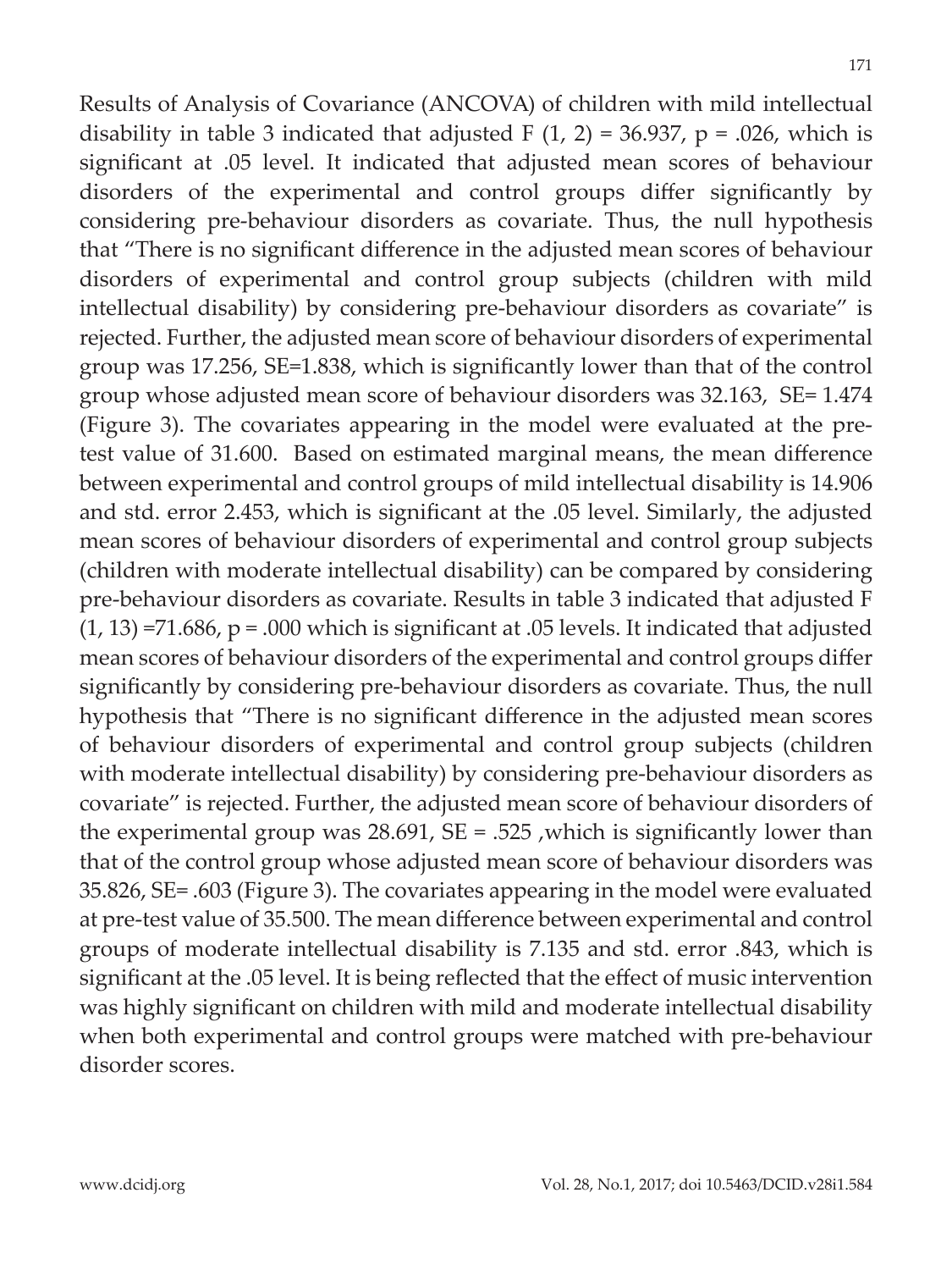**Table 4: Results of Analysis of Covariance of different domains of behaviour disorders of Children with Mild and Moderate Intellectual Disability on Behavioural Assessment Scale For Indian Children-Mental Retardation (part-B) (Univariate Tests).**

| Type of<br><b>Disability</b> |              | <b>Domains</b>                              | df   | $\mathbf{F}$ | $\mathbf{P}$ |
|------------------------------|--------------|---------------------------------------------|------|--------------|--------------|
| Mild                         | $\mathsf{A}$ | <b>Violent and Destructive</b><br>Behaviour | 1, 2 | 22.911*      | .041         |
|                              | B            | Temper Tantrums                             | 1, 2 | 1.600        | .333         |
|                              | C            | Misbehaves with others                      | 1, 2 | 20.085*      | .046         |
|                              | D            | Self-injurious Behaviour                    | 1, 2 | .296         | .641         |
|                              | E            | Repetitive Behaviour                        | 1, 2 | 10.500       | .083         |
|                              | F            | Odd Behaviour                               | 1, 2 | 11.433       | .077         |
|                              | G            | Hyperactivity                               | 1, 2 | 10.667       | .082         |
|                              | H            | Rebellious Behaviour                        | 1, 2 | 5.000        | .155         |
|                              | $\mathbf I$  | Anti-social Behaviour                       | 1, 2 | 1.562        | .338         |
|                              |              | Fears                                       | 1,2  | 8.450        | .101         |
| Moderate                     | A            | <b>Violent and Destructive</b><br>Behaviour | 1,13 | 43.054*      | .000         |
|                              | B            | Temper Tantrums                             | 1,13 | .551         | .471         |
|                              | C            | Misbehaves with others                      | 1,13 | 8.730*       | .011         |
|                              | D            | Self-injurious Behaviour                    | 1,13 | 17.297**     | .001         |
|                              | E            | Repetitive Behaviour                        | 1,13 | $7.240*$     | .019         |
|                              | F            | Odd Behaviour                               | 1,13 | 3.921        | .069         |
|                              | G            | Hyperactivity                               | 1,13 | 9.049**      | .010         |
|                              | Н            | Rebellious Behaviour                        | 1,13 | 10.254**     | .007         |
|                              | I            | Anti-social Behaviour                       | 1,13 | 5.881*       | .031         |
|                              |              | Fears                                       | 1,13 | 2.511        | .137         |

 $*$  P < .05,  $*$  $*$ P < .01

Results in table 4 indicated that the music intervention programme produced significant changes in the domains of behaviour disorders such as violent and destructive behaviour F  $(1, 2)$  =22.911, p = .041, and misbehaves with others F  $(1, 2)$  $2$ ) = 20.085, p = .046, of children with mild intellectual disability but their control group did not show any significant difference in these domains of behaviour disorders. Similarly, in children with moderate intellectual disability, music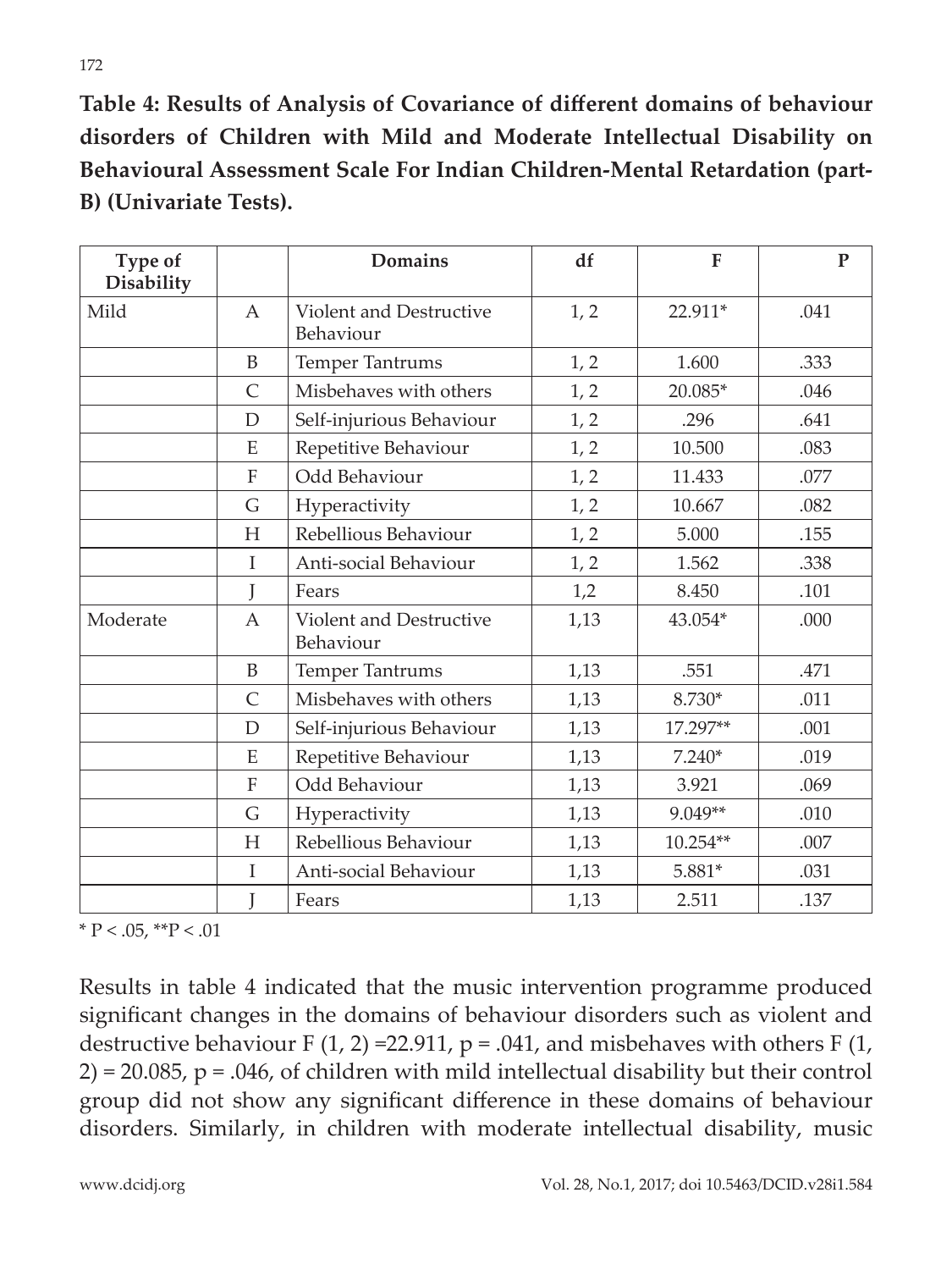intervention produced significant changes in the domains of behaviour disorders such as violent and destructive behaviour  $F(1,13) = 43.054$ ,  $p = .000$ , misbehaves with others  $F(1,13) = 8.730$ ,  $p = .011$ , self-injurious behaviour  $F(1,13) = 17.297$ ,  $p =$ .001, repetitive behaviour  $F(1,13) = 7.240$ ,  $p = .019$ , hyperactivity  $F(1,13) = 9.049$ ,  $p = .010$ , rebellious behaviour  $F(1,13) = 10.254$ ,  $p = .007$ , and anti-social behaviour  $F(1,13) = 5.881$ ,  $p = .031$ . Both groups of children with mild and moderate intellectual disability did not show any significant change in the domains of temper tantrums, odd behaviour and fears, at.05 level of significance.

# **DISCUSSION**

Music is used to treat children and adolescents with mental disorders in many European countries. The influence of music on persons with intellectual disability has been widely investigated in the West but there is little research in India. The present study is an effort to highlight beneficial effects of music on children with intellectual disability in India.

Present study assessed the effect of intervention in music activities which is similar to that of Surujlal (2013) who assessed the contributions made by music to improve learning in the classroom among children with intellectual disabilities through a qualitative approach. Three focus group interviews were conducted using interpretative phenomenological analysis procedures to analyse the data. Results indicated that music is positive medium that contribute significantly to the learning experience of children with intellectual disabilities and the themes that emerged were confidence in communicating, concentration and behaviour. Conclusion of the present research that music intervention using strategies from Applied Behaviour Analysis was effective in reducing behaviour disorders among children with intellectual disabilities is similar to that of Sze and Yu (2004) who concluded that normal teaching strategies accompanied by music benefits the learner emotionally as it releases tension. Present research concluded that music has significant effect on behaviour disorders of intellectually disabled children, which is inconsistent with that of Grimm and Pefley (1990) who concluded that music helps children with learning difficulties, mental illness and intellectual disability. Gold et al, (2005) in a meta-analysis of four studies with merely moderate methodological quality, gave similar conclusion to that of present research that active music therapy may be more effective for clients with psychosis.

In the present study, the sample represented both rural and urban populations and belonged to below-average, average and poor socio-economic status. Therefore,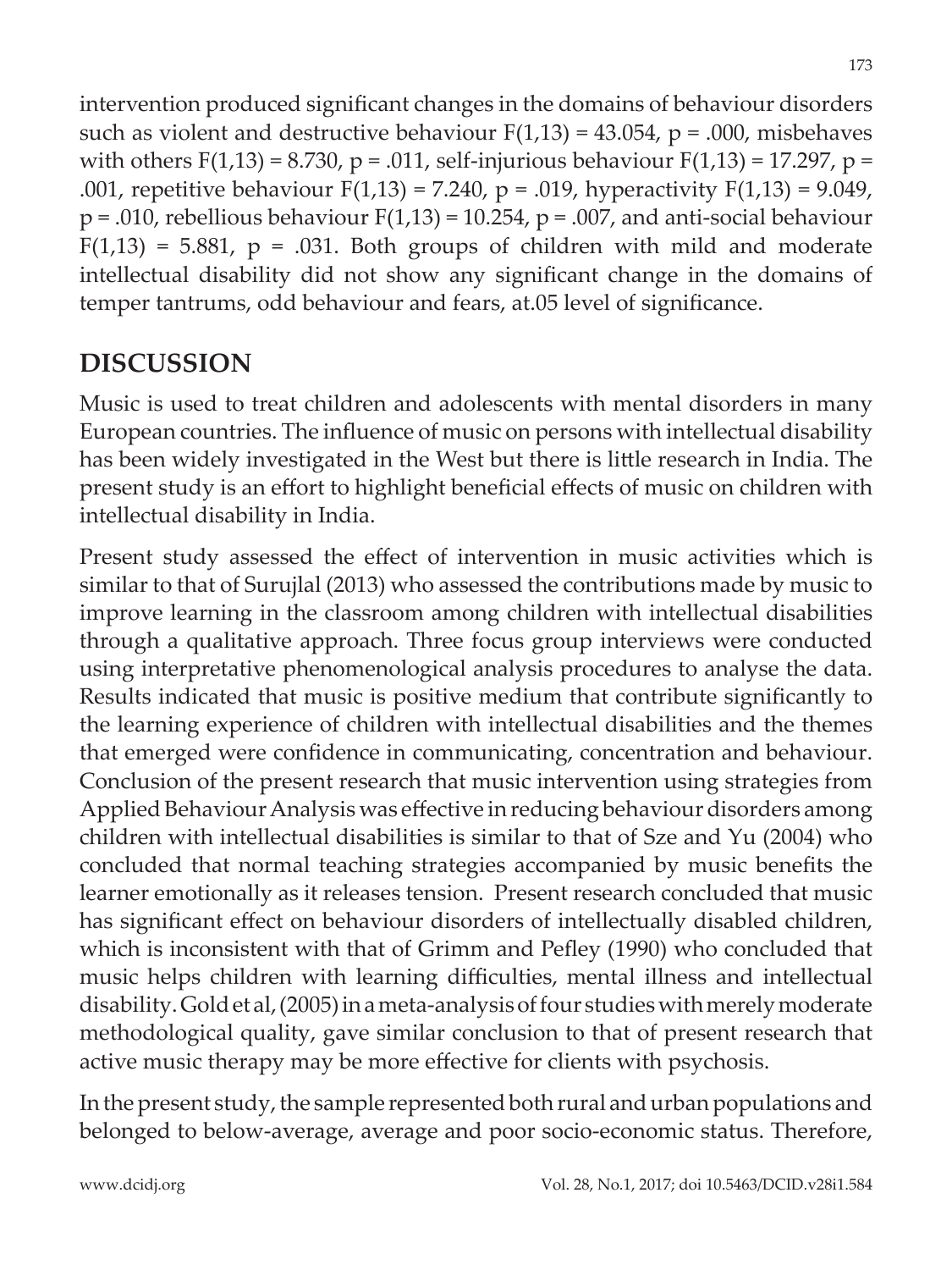the results could be generalised and replicated in other states of India where the socio-economic, cultural, geographical and political environment is similar.

This programme of music intervention can be part of the daily curriculum for children and adults with mild and moderate intellectual disability as it adds recreation and fun-filled excitement to their daily routine and can produce a practical change in the special educational practice. Only trained instructors are required, who could systematically implement the music intervention following the teaching strategies, teaching programme and time plan as mentioned in the module. Instructors should be strict in implementing the programme as planned and should be flexible simultaneously to the individual needs. It is further suggested that this programme can also be tested on children and adults with behaviour disorders, destructive behaviour, and on certain mental disorders. It can also be used as treatment for depression and anxiety among children and adults with intellectual disability.

# **CONCLUSION**

The findings have important implications for parents, special teachers, developmental and clinical psychologists and researchers by highlighting the fact that involvement with music in any form (listening, instrumental, etc.) should be made a compulsory part of their daily routine. Music enhances mood, and these children are benefited greatly from upbeat, rhythmic music that they can sing and play instruments. It provides a positive relaxing experience and can also ease stress and anxiety by reducing muscle tension and slowing down the heart rate. Hence, music intervention can be part of the treatment of the psychosocial and physiological aspects of an intellectual disability.

#### **Limitations**

Children with severe and profound intellectual disability were excluded from the study. Also there was no follow-up after the post-test.

# **ACKNOWLEDGEMENT**

The authors thank the Principals, staff, parents and children for their cooperation during data collection and implementation of the intervention programme. Sincere thanks to the experts who helped in preparing the intervention programme.

The authors did not receive any financial support or sponsorship.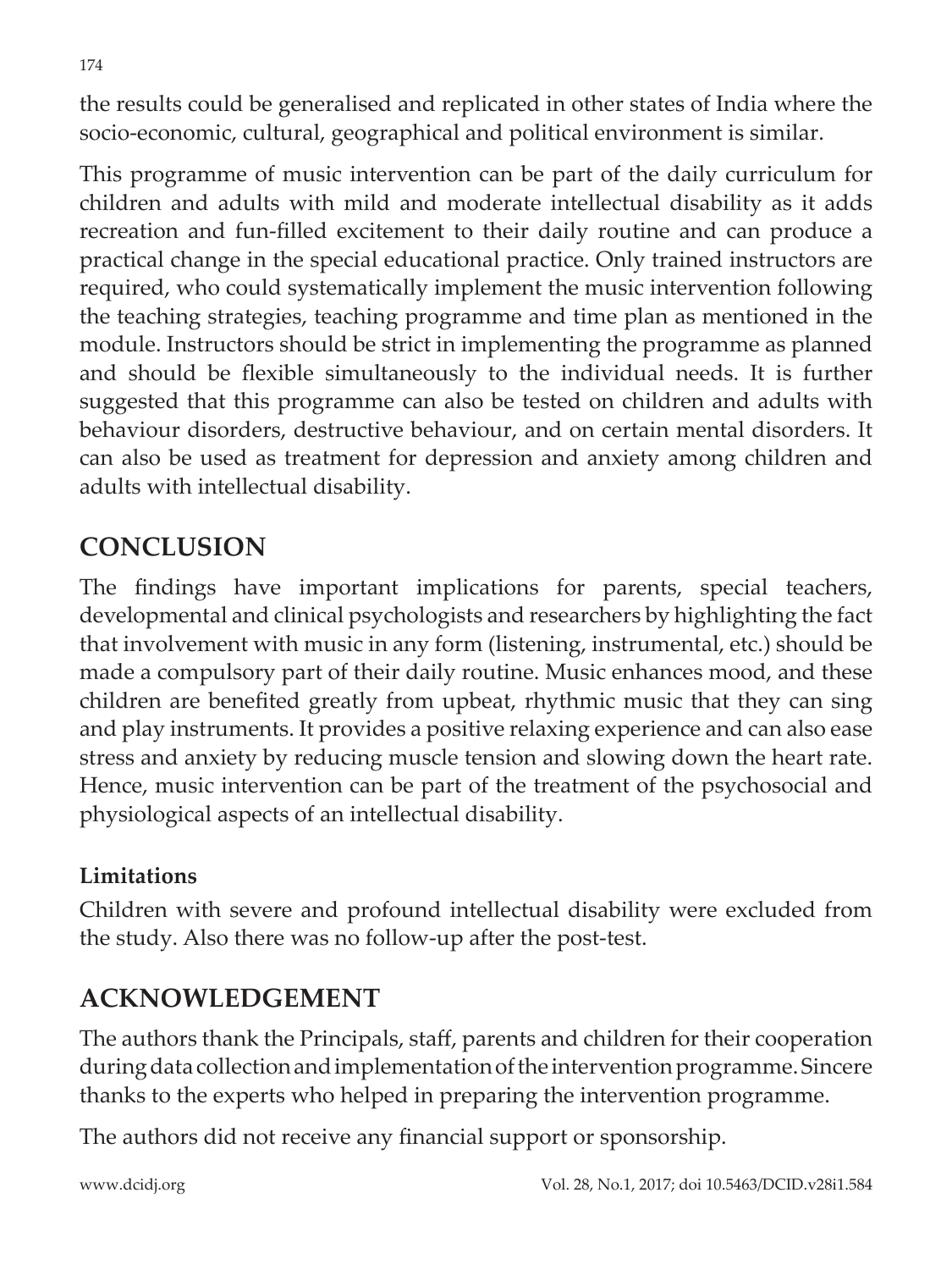## **REFERENCES**

Adamek MS, Darrow AA (2005). Music in special education. MD, American Music Therapy Association: Silver Spring.

American Music Therapy Association (2006). Music therapy and individuals with diagnoses on the autism spectrum, 1-6. Available from: http://www.musictherapy.org/research/.

American Psychiatric Association (2013) Diagnostic and statistical manual of mental disorders, 5th Edition. Arlington, VA: American Psychiatric Publishing.

Baker F, Wigram T, Gold C (2005). The effects of a song-singing programme on the affective speaking intonation of people with traumatic brain injury. Brain Injury; 19(7): 519-528. https:// doi.org/10.1080/02699050400005150. PMid:16134740

Birkenshaw L (1994). Music for fun, music for learning. St. Louis:MMB Music.

Bouras N, Martin G, Leese M, Vanstraelen M, Holt G, Thomas C, Boardman J (2004). Schizophrenia spectrum psychoses in people with and without intellectual disability. Journal of Intellectual Disability Research; 48: 548-55. https://doi.org/10.1111/j.1365-2788.2004.00623.x. PMid:15312055

Bunt L, Hoskyns S (2002).The handbook of music therapy. East Sussex:Brunner- Routledge. PMCid:PMC140059

Dykens EM (2000). Psychopathology in children with intellectual disability. Journal of Child Psychology and Psychiatry; 41: 407-17. https://doi.org/10.1111/1469-7610.00626. PMid:10836671

Dykens EM, Hodapp RM (2001).Research in mental retardation: towards an etiologic approach. Journal of Child Psychology and Psychiatry; 42: 49-71. https://doi.org/10.1111/1469- 7610.00702. PMid:11205624

Emerson E (2003).Prevalence of psychiatric disorders in children and adolescents with and without intellectual disability. Journal of Intellectual Disability Research; 47: 51–58. https:// doi.org/10.1046/j.1365-2788.2003.00464.x. PMid:12558695

Eschen JT (2002). Analytical music therapy. London: Jessica Kingsley Publishers. PMid:12503815

Farnan LA (2007). Music Therapy and Developmental Disabilities: A Glance Back and a Look Forward. Music Therapy Perspectives; 80: 80-85. https://doi.org/10.1093/mtp/25.2.80

Goel S K, Bhargava M (1990). Handbook for Seguin Form Board.Agra: National Psychological Corporation.

Gold C, Heldal TO, Dahle T, Wigram T (2005). Music therapy for schizophrenia or schizophrenia-like illnesses. Cochrane Database Systematic Reviews; 18(2): CD004025. https://doi.org/10.1002/14651858.cd004025.pub2

Grimm DL, Pefley PT (1990). Opening doors for the child "inside"; Paediatric Nursing; 16(4): 368-369.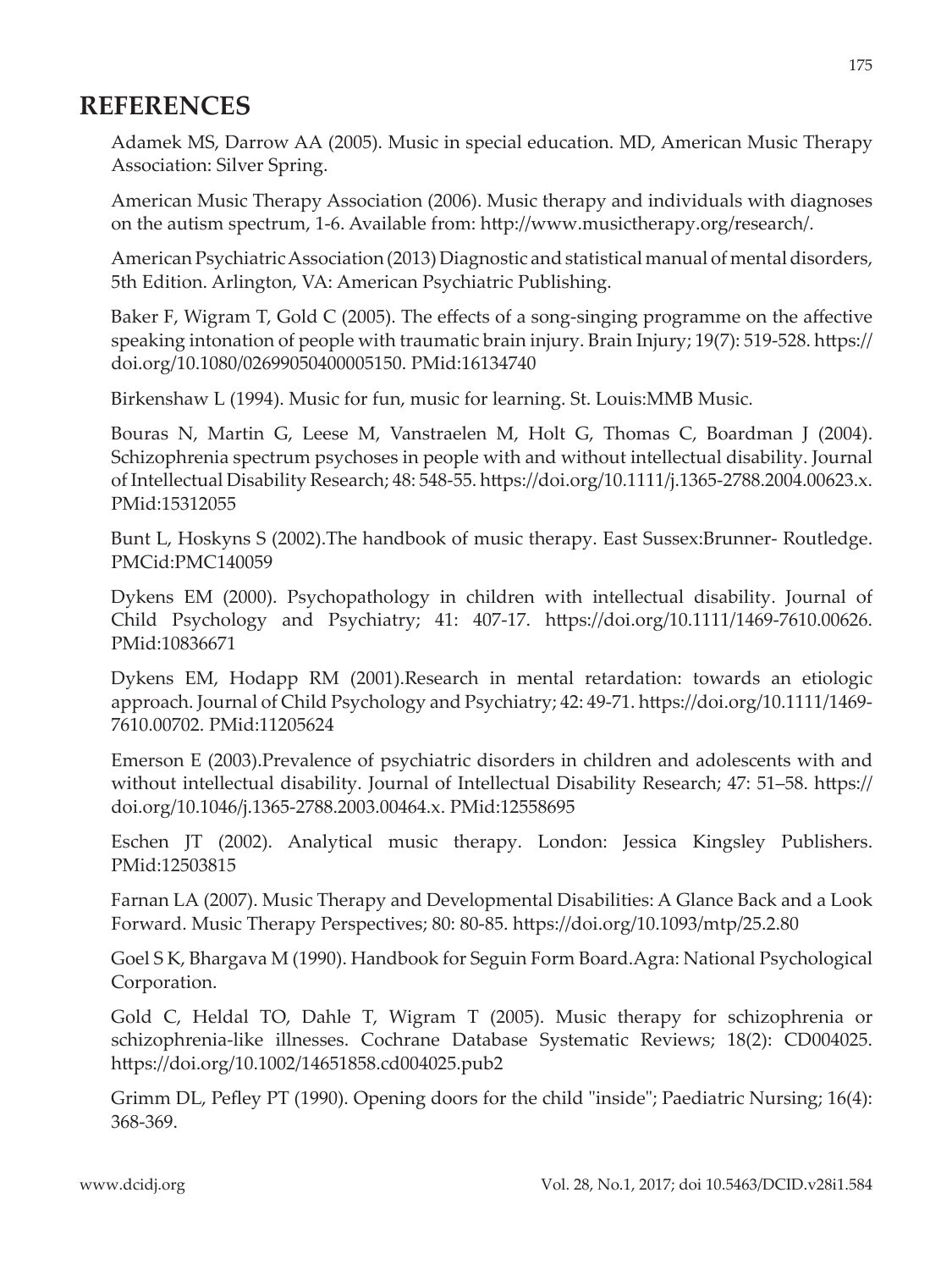Jackson NA (2003). A survey of music therapy methods and their role in the treatment of early elementary school children with ADHD. Journal of Music Therapy; 40(4): 302-323. https://doi. org/10.1093/jmt/40.4.302. PMid:15015907

Khalfa S, Bella SD, Roy M, Peretz I, Lupien SJ (2003). Effects of relaxing music on salivary cortisol level after psychological stress. Annals of the New York Academy of Sciences; 999: 374-376. https://doi.org/10.1196/annals.1284.045. PMid:14681158

Landrek GC, Honeyer L, Glover G, Sweeney D (2005). Play therapy intervention with childhood problems. Journal of Physical Therapy; 38(4): 18 – 25.

Meenakshi (1985). Manual for Socio Economic Status Scale. Agra: Rakhi Prakashan.

National Coalition of Creative Arts Therapies Associations (2010). Available at: http://nccata. org/.

Nordoff P, Robbins C (2007). Creative music therapy. A guide to fostering clinical musicianship. 2nd Edition: New Hampshire, Barcelona publishers.

Pacchetti C, Mancini F, Aglieri R, Fundaro C, Martignoni E, Nappi G (2000). Active music therapy in Parkinson's disease: An integrative method for motor and emotional rehabilitation. Psychosomatic Medicine; 62(3): 386-393. https://doi.org/10.1097/00006842-200005000-00012. PMid:10845352

Peshawaria R, Venkatesan S (1992). Behavioural Assessment Scale For Indian Children-MR. National Institute for the Mentally Handicapped. Secunderabad: Sree Ramana Process Pvt. Ltd.

Reiss S (1994). The Reiss Screen for Maladaptive Behaviour: Test Manual. Ohio: IDS Publishing.

Rickson D J (2006). Instructional and improvisational models of music therapy with adolescents who have attention deficit hyperactivity disorder (ADHD): A comparison of the effects on motor impulsivity. Journal of Music Therapy; 43(1): 39-62. https://doi.org/10.1093/ jmt/43.1.39. PMid:16671837

Samson S (2003). Neuropsychological studies of musical timbre. Annals of the New York Academy of Sciences; 999: 144-151. https://doi.org/10.1196/annals.1284.016. PMid:14681128

Samson S, Zatorre R, Ramsay J (2002). Deficits of musical timbre perception after unilateral temporal-lobe lesion revealed with multidimensional scaling. Brain; 125(3): 511-523. https:// doi.org/10.1093/brain/awf051. PMid:11872609

Schmidt-Peters J (2000). Music therapy: An introduction 2nd edition. Illinois: Thomas Publisher Ltd.

Scotti JR, Evans IM, Meyer LH, Walker PA (1991). Meta-analysis of intervention research with problem behaviour: Treatment validity and standards of practice. American Journal on Mental Retardation; 96(3): 233-56. PMid:1836733

Stambough L (1996). Special learners with special abilities. Music Educators Journal; 83(3): 19-24. https://doi.org/10.2307/3398973

Surujlal J (2013). Music and dance as learning interventions for children with intellectual disabilities. Mediterranean Journal of Social Sciences; 4(10). Doi:10.5901/mjss.2013.v4n10p68 https://doi.org/10.5901/mjss.2013.v4n10p68